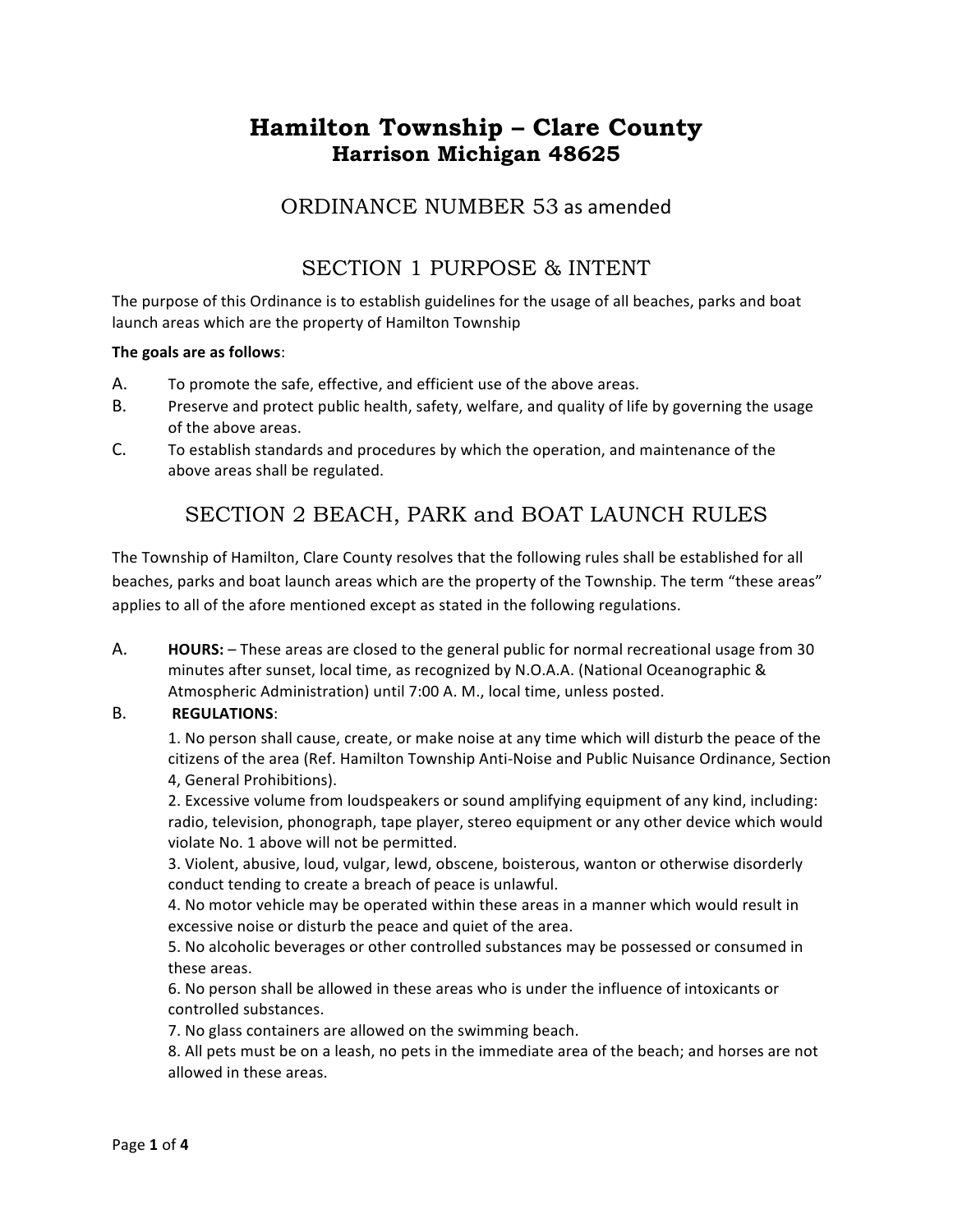9. Bonfires or other non-cooking fires shall not be permitted; only grills or fire pits provided shall be used for cooking.

10. All refuse and litter shall be placed into trash receptacles, if provided, or removed from these areas. It is unlawful for anyone to deposit waste or refuse of any kind generated outside of these areas into these areas, including into trash receptacles located in these areas.

11. Bicycles and /or motorized vehicles are not permitted beyond the designated parking areas.

12. Fishing and/or boat launching will not be permitted in the swimming beach area.

13. Parking is not permitted in the boat launch area, a designated area is provided in the beach/ park area; and no overnight storage of any vehicles, trailers, boats or any other personal property is permitted.

14. Swimming and fishing are not permitted in the boat launch area.

15. Camping is not permitted in any of these areas.

16. It is unlawful to remove, damage, destroy or deface any tree, shrub, wildflower or other vegetation; or to remove, damage, destroy or deface any facility or other equipment. 17. It is unlawful to peddle, solicit, post bills or advertisements or to operate a concession stand within these areas.

18. It is unlawful to leave a fire unattended.

19. It is unlawful to carry or possess a firearm or bow on these areas, unless totally unloaded, disassembled and encased, in accordance with State of Michigan Department of Natural Resources and Environment guidelines.

### SECTION 3 ENFORCEMENT

The Hamilton Township Board authorizes the following to enforce the provisions of this Ordinance; Hamilton Township Zoning Administrator, Hamilton Township Attorney, Clare County Sheriff's Department and the Michigan State Police.

### SECTION 4 PENALTIES

- A. **First Violation is a Municipal Civil Infraction**. A violation of this Ordinance, first offense, is a municipal civil infraction. Any property owner or legally responsible party who violates this Ordinance shall, as a first offense, be responsible for a civil infraction, for which the fine shall be \$250.00 plus fines, costs and restitution.
- B. **Second Violation (within two years after municipal civil infraction)**. A second or repeat violation (within two years after a municipal civil infraction) is a misdemeanor. Any property owner or legally responsible party who violates any provision of this Ordinance a second time within 24 months of the date a civil infraction ticket is issued (whether the violation of this Ordinance is for the same offense as a civil infraction or for some other offense under this Ordinance) shall upon conviction and in a court of competent jurisdiction be guilty of a misdemeanor and be subject to a fine of \$500.00 plus court costs and costs of prosecution that may be ordered by the court. For purposes of this Ordinance, each day that a violation occurs shall constitute a separate offense.
- C. **Third Violation (within two years after municipal civil infraction)** Any property owner or legally responsible party who violates any provision of this Ordinance a third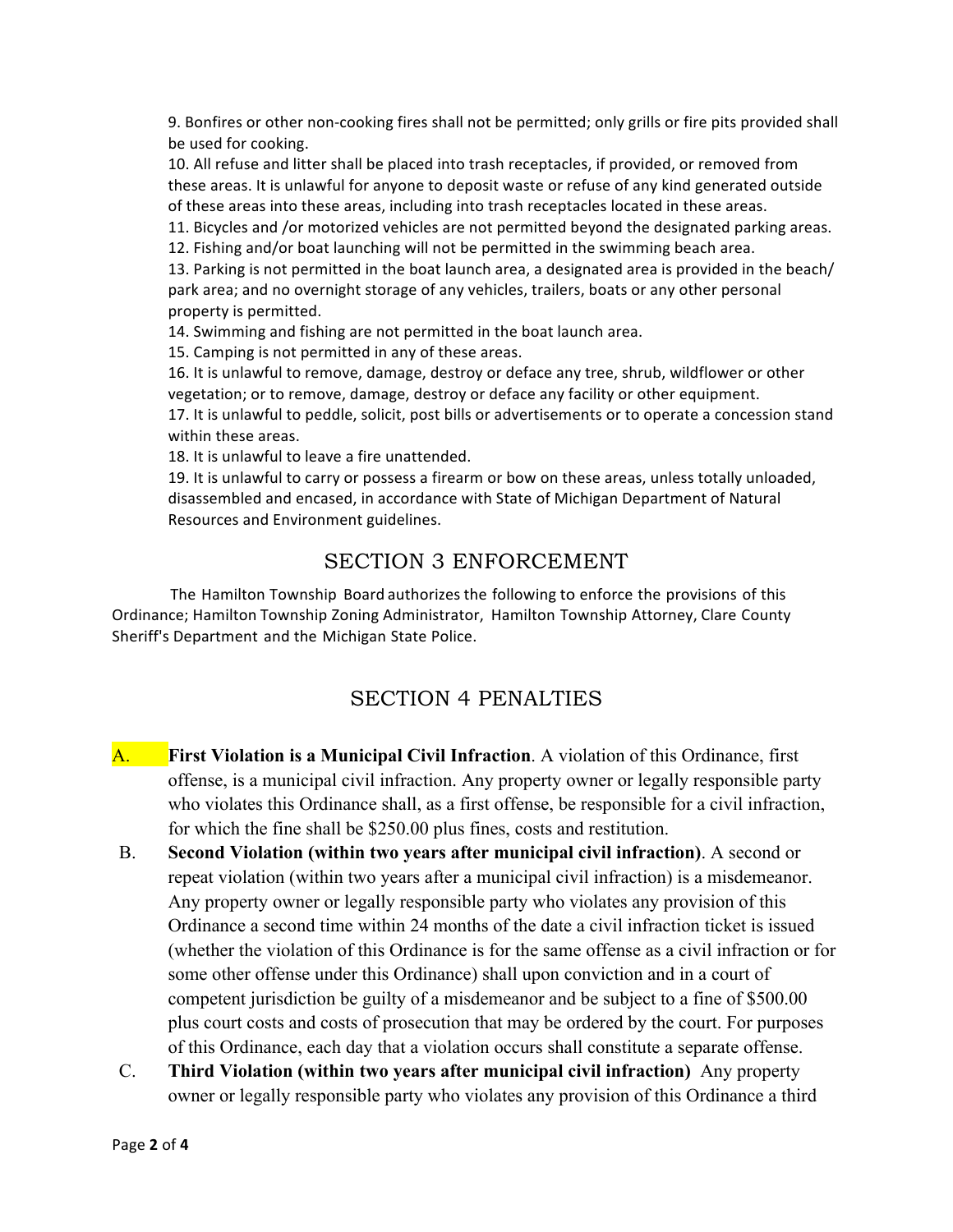time within 24 months of the date of a civil infraction ticket is issued (whether the violation of this Ordinance is for the same offense as a civil infraction or for some other offense under this Ordinance)shall upon conviction in a court of competent jurisdiction be guilty of a misdemeanor and be subject to a fine of \$500.00 and/or imprisonment for a period of not more than 93 days, plus court costs and costs of prosecution that may be ordered by the court. For purposes of the Ordinance, each day that a violation occurs shall constitute a separate offense.

- D. **Enforcement.** Enforcement of the provisions of this Ordinance shall be the Hamilton Township Zoning Ordinance Enforcement Officer (or such other Hamilton Township Official as may be designated by the Hamilton Township Board), the Hamilton Township Zoning Administrator, the Hamilton Township Attorney, the Clare County Sheriff's Department and/or the Michigan State Police.
- E. **Continuing Offense**. Each act of violation and each day upon which any such violation shall occur, shall constitute a separate offense.
- F. **Remedies Not Exclusive**. In addition to any remedies provided for in this Ordinance, any equitable or other remedies available may be sought.
- G. **Judge or Magistrate**. The Judge or Magistrate shall also be authorized to impose costs, damages, and expenses as provided by law.
- H. **Civil Contempt**.
	- 1. If a defendant defaults in the payment of a civil fine, costs, damages, expenses, or installment as ordered by the District Court, upon motion of Hamilton Township or upon its own motion, the court may require the defendant to show cause why the defendant should not be held in civil contempt and may issue a summons, order to show cause, or bench warrant of arrest for the defendant's appearance.
	- 2. If a corporation or an association is ordered to pay a civil fine, costs, damages or expenses, the individuals authorized to make disbursements shall pay the fine, costs, damages or expenses, and their failure to do so shall be civil contempt unless they make the showing required in this subsection.
	- 3. Unless the defendant shows that the default was not attributable to an intentional refusal to obey the order of the court or to a failure on his or her part to make a good faith effort to obtain the funds required for a payment, the court shall find that the default constitutes a civil contempt and may order the defendant committed until all or a specified part of the amount due is paid.
	- 4. If it appears that the default in the payment of a civil fine, costs, damages or expenses does not constitute civil contempt, the court may enter an order allowing the defendant additional time for payment, reducing the amount of payment or of each installment or revoking the fine, costs, damages or expenses.

# SECTION 5 SEVERABILITY

The provisions of this Ordinance are hereby declared to be severable. If any clause, section, subsection, paragraph or sentence is declared to be void or inoperable for any reason, it shall not affect any other portion thereof.